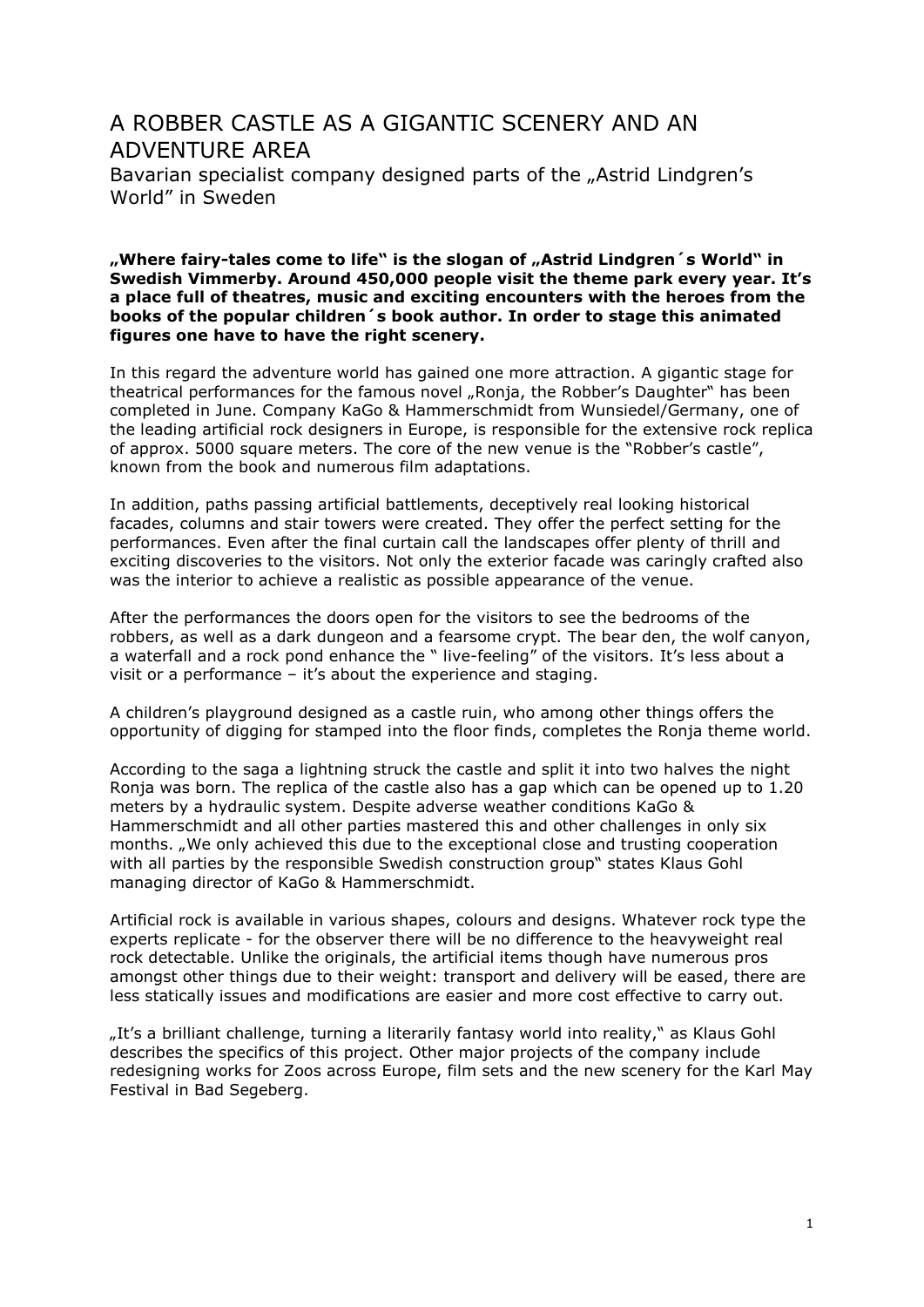Photos:

















Castle Bedroom derelict Castle to open with hydraulic gap Premiere Wolf Canyon Cave in the rock waterfall Waterfall Klaus Gohl (CEO)